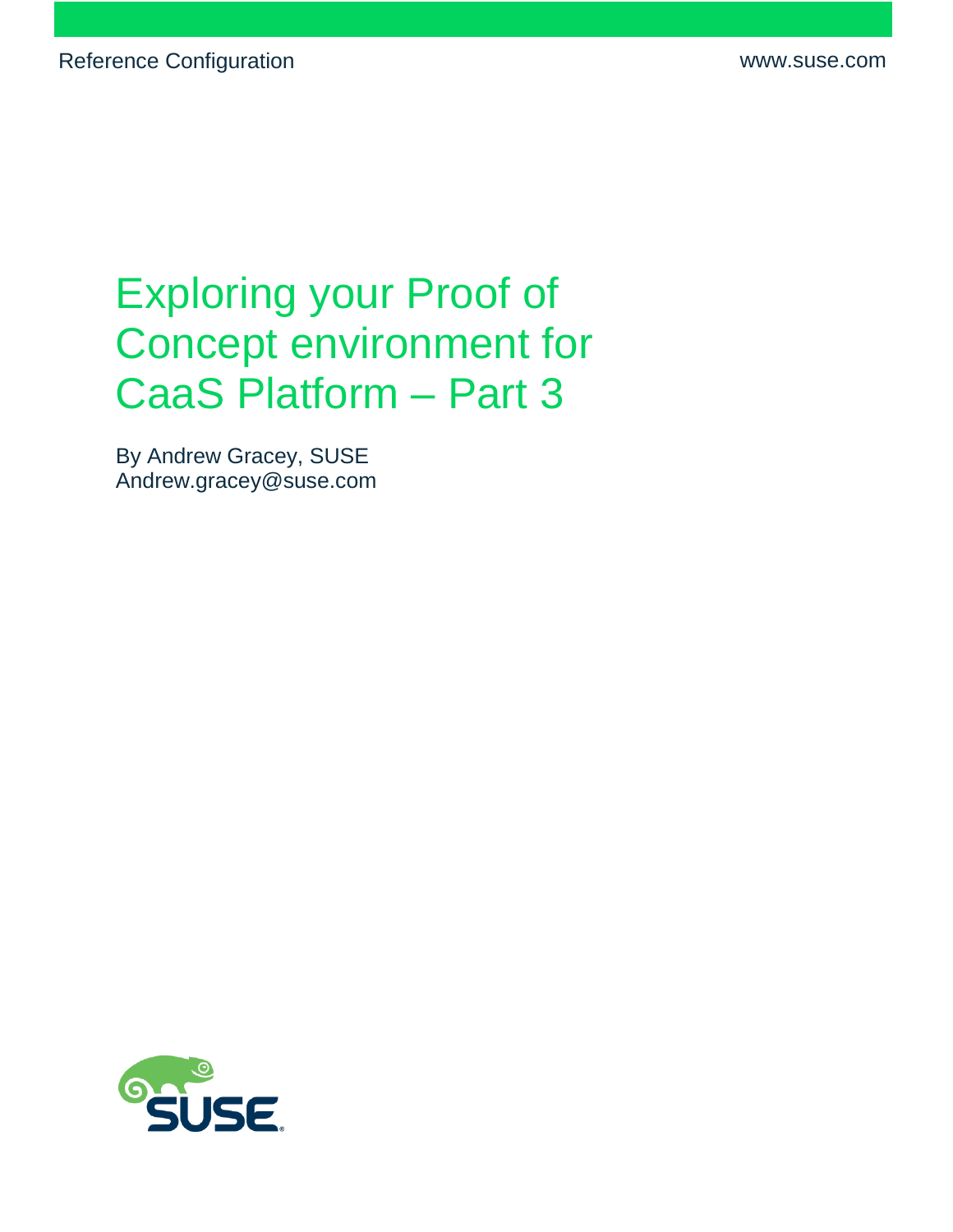## <span id="page-1-0"></span>**Table of Contents**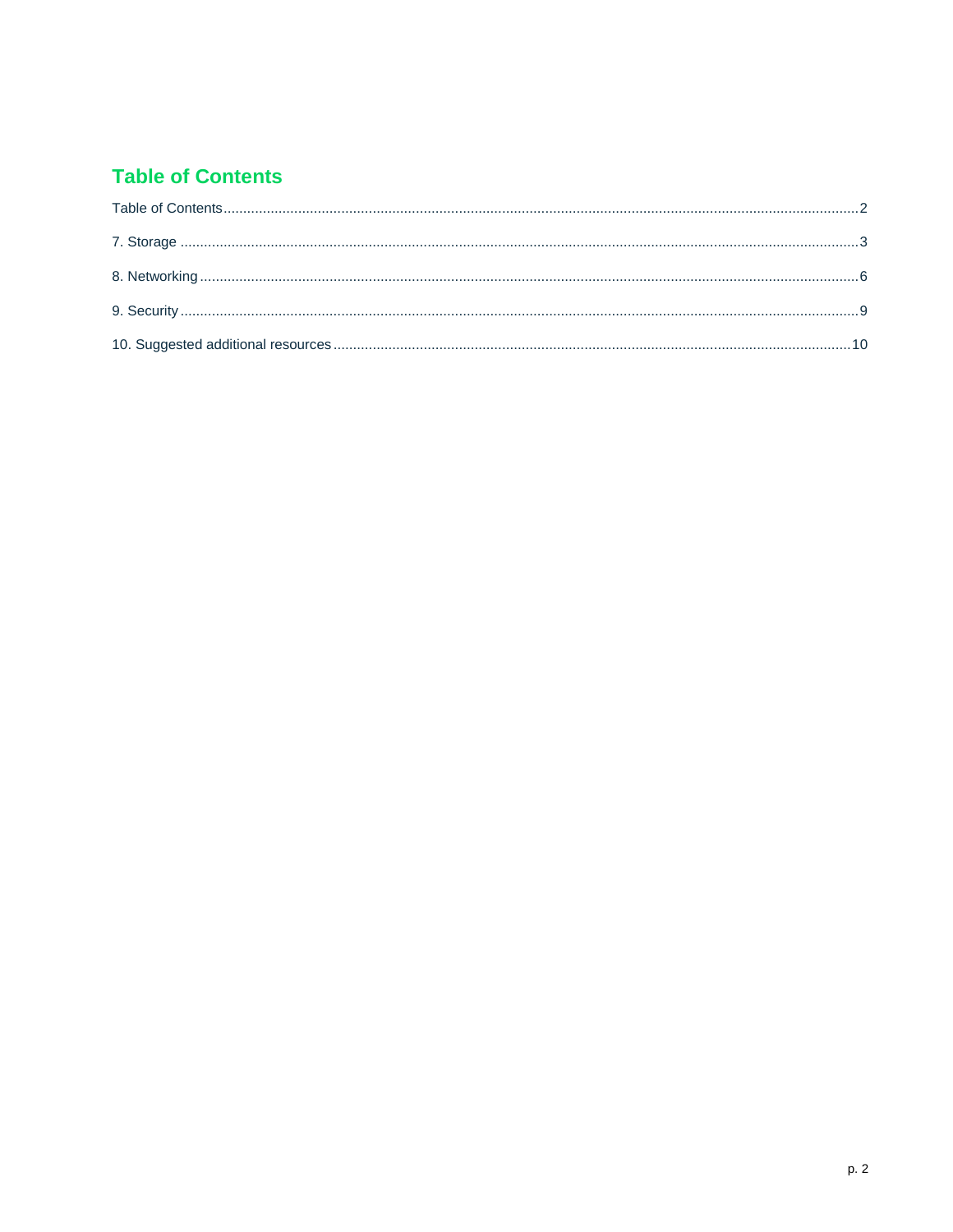This is part three in a three-part guide focused on setting up and exploring what is provided with and how to use SUSE CaaS Platform.

**[Part 1](https://www.suse.com/media/guide/setting_poc_environment_caasp_p1.pdf)** covers the setup and installation of the platform:

- 1. Environment Prep
- 2. Install Base System(s)
- 3. Provision Cluster

**[Part](https://www.suse.com/media/reference-architecture/setting_poc_environment_caasp_p2.pdf) 2** covers some Kubernetes basics and looking at what you just installed:

- 4. A Quick Look Under the Hood
- 5. Using Helm
- 6. Building & Deploying your First Container

**Part 3** covers a few other topics to be aware of:

- 7. Storage
- 8. Networking
- 9. Security
- 10. Suggested Additional Reading

NOTE: In a few instances, the command specifies a backtick or minus. If you are copying and pasting, make sure that these don't get converted into other characters (otherwise, it could cause odd behavior).

In Part 1, we built a SUSE CaaS Platform Cluster and in Part 2, we installed some applications into it. In this final part, we can start looking at how to pull everything together and explore how Kubernetes can fit into the rest of your infrastructure.

## <span id="page-2-0"></span>**7. Storage**

One of the mistaken architectural tenets of a Cloud Native application is to have components be stateless. This is great, but the reality is that most applications have some state, so at least one of your components will need to hold that. The component that is holding your state will need to have storage attached, in order to store the data in a way that will survive pod restarts.

In Kubernetes, containers can be given persistent storage though the Container Storage Interface (CSI). This pluggable interface enables storage vendors to easily expose chunks of space as volumes.

There are many storage vendors out there. If you have an existing storage solution, I suggest finding out if they have a storage plug-in. SUSE Enterprise Storage is (naturally) a supported storage provider.

#### **Components**

Storage in Kubernetes consists of these components:

- The StorageClass object will be defined by the plugins that are installed. This allows for different parts of an application to have different storage needs (think read-only vs. read-write or high-speed cache vs. cheap, longterm cache).
- A PersistentVolume (PV) object will be defined as a chunk of disk space that can be passed around as needed.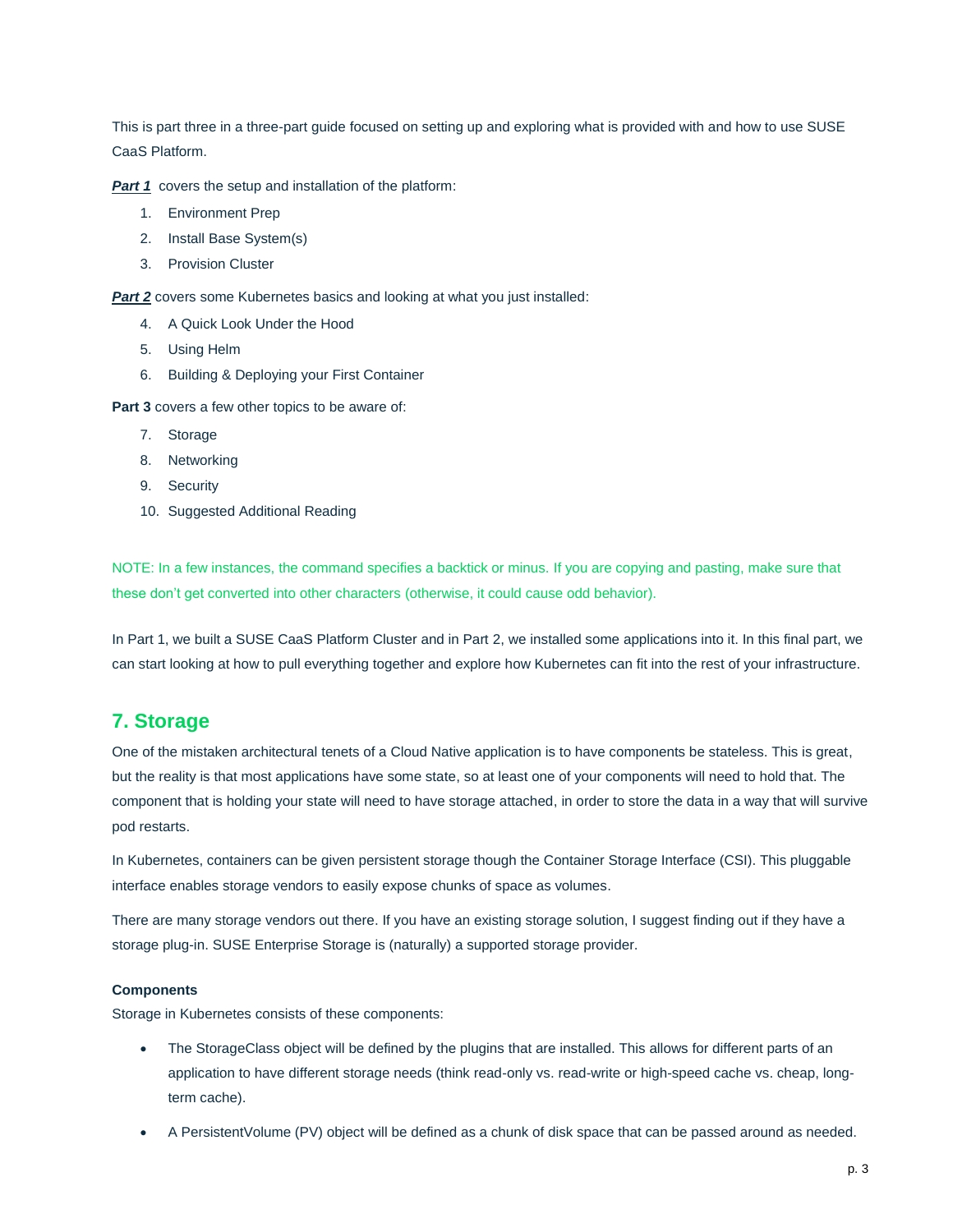- A PersistentVolumeClaim (PVC) object is created for a pod, to ask for what type of storage it needs.
- The Pod Specification itself will specify which PVCs get mounted and where they are located in the filesystem that is exposed to the containerized application.
- A provisioner is a component that can automate the creation of PVs for a specific storage class when a PVC is created. This means you can reduce a lot of the maintenance headache when dealing with storage.

#### **Simple NFS Setup**

For the purposes of this guide and most of my sandbox systems, I tend to use a simple NFS server.

Setting up an NFS share is outside the scope of this guide, but here are the nfs share settings for the wholly unsecure and not production ready server (which, in my experience, works with minimal hassle):

*rw,insecure,sync,no\_subtree\_check,no\_root\_squash*

With the NFS share set up, we can install the nfs-provisioner. This is done with helm (which should be set up via Part 2 of this guide):

*\$ helm install stable/nfs-provisioner --name nfs-provisioner --namespace nfs-provisioner –set storageClass.defaultClass=true --set nfs.server=x.x.x.x --set nfs.path=/exported/path*

Once the pods in the nfs-provisioner namespace are started, you should be able to create a PVC and have the PV provisioned and bound to it automatically.

#### **Example**

At this point, we can now mount storage to pods. To show this, let's run a pod, mount a volume to it, get shell access, change a file, delete the pod (but not the Claim), and then spin up a new pod with the same volume attached to it to see that the same data persists.

NOTE: This flow is not a common workflow. It's for demonstration purposes only.

The first thing we need is a Persistent Volume Claim. To make one, create a file containing:

*apiVersion: v1*

*kind: PersistentVolumeClaim*

*metadata:*

 *name: test-claim*

*spec:*

 *accessModes:*

 *- ReadWriteMany*

 *resources:*

 *requests:*

 *storage: 1Gi*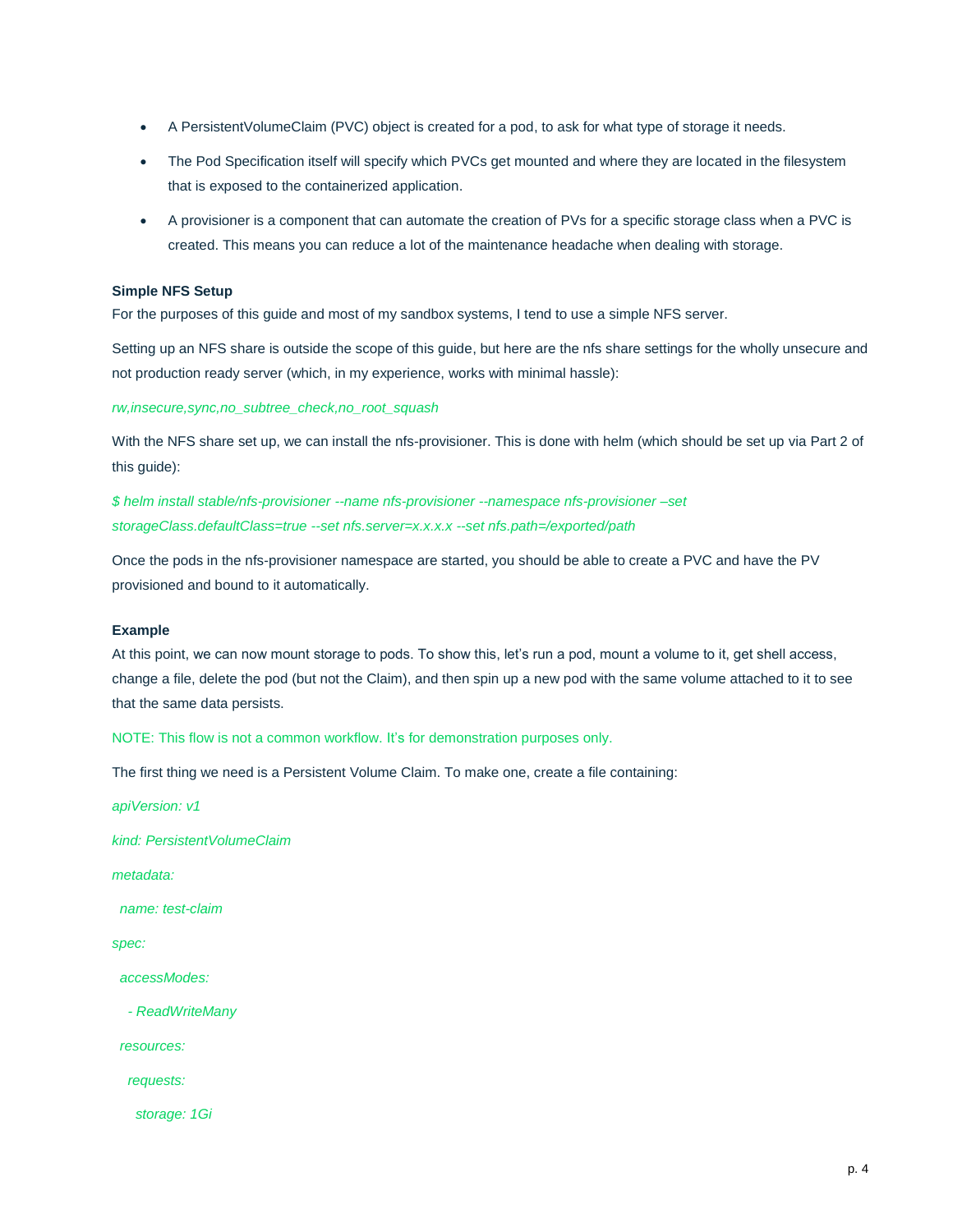Then add it to k8s, using:

*\$ kubectl apply -f /path/to/pvc.yaml*

You should be able to see the Volume get created and bound using:

*\$ kubectl get pv,pvc* 

You should also see a folder get created on the nfs server to host the new volume.

To attach this to a Pod, we can create a new deployment to use it:

*apiVersion: apps/v1*

*kind: Deployment*

*metadata:*

 *name: sample-deploy*

*spec:*

 *selector:*

 *matchLabels:*

 *app: sample*

 *replicas: 1*

 *template:*

 *metadata:*

 *labels:*

 *app: sample*

 *spec:*

 *volumes:*

 *- name: persisted-storage*

 *persistentVolumeClaim:*

 *claimName: test-claim*

 *containers:*

 *- name: something-long-living*

 *image: tomcat*

 *volumeMounts:*

 *- mountPath: "/persist"*

 *name: persisted-storage*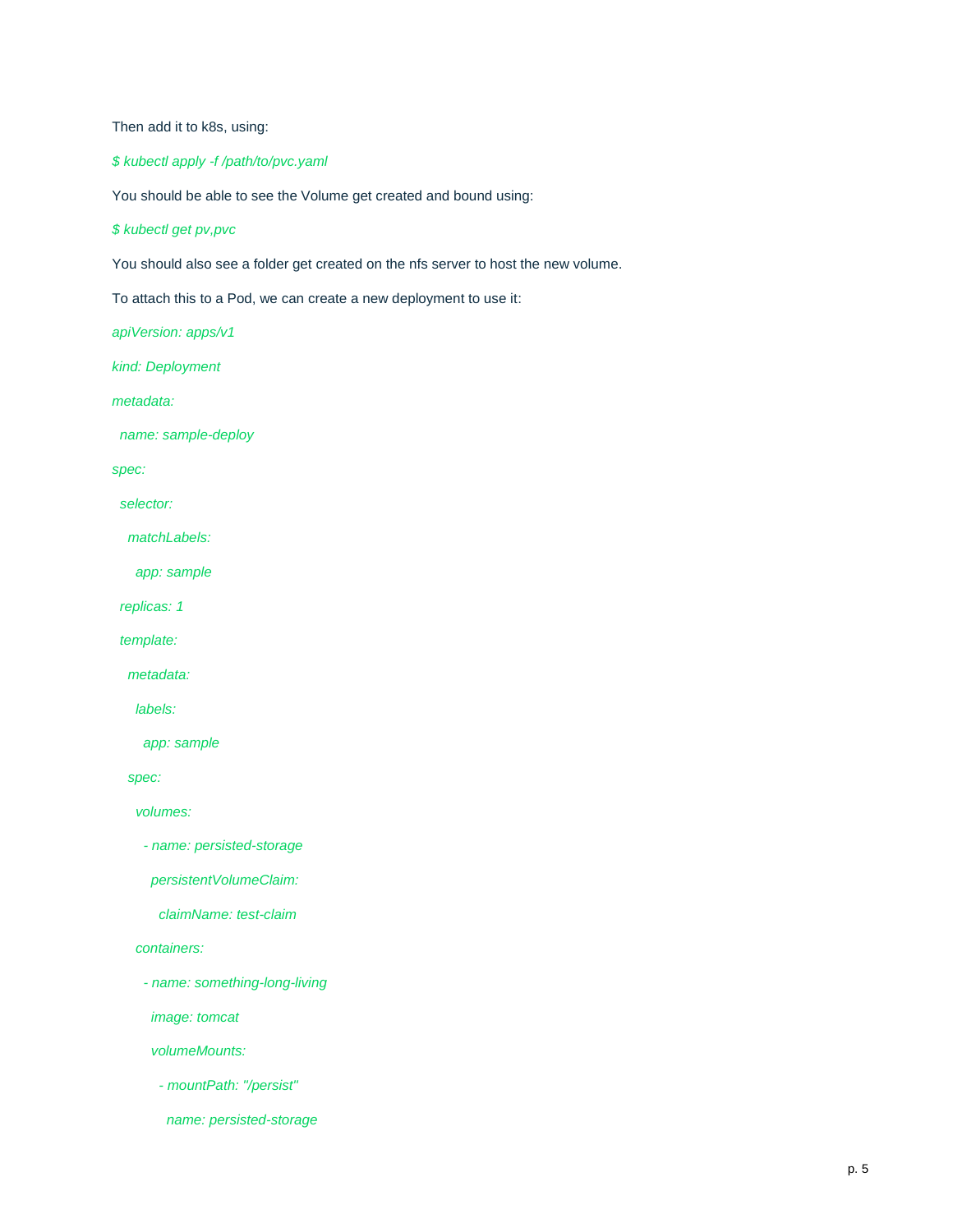Start this with:

*\$ kubectl apply -f /path/to/deploy.yaml* 

You can wait for the new pod to get created with:

*\$ kubectl get pods -w*

Once you see that it's ready, copy the pod name and get shell access using:

*\$ kubectl exec -it sample-deploy-<random id> -- /bin/bash*

This will give you a bash shell running in the container. To see the folder that was mounted, you can use:

*\$ ls /persist/* 

Create a file inside that folder using:

*\$ echo "Hello from the container" > /persist/sample*

Then end your shell with:

#### *\$ exit*

Now that we have data inside the container, let's see it persist. Kill the pod with:

*\$ kubectl delete pod sample-deploy-<random id>*

The deployment will create a new pod with a new random id.

If we repeat the process above to get a bash shell into it, we can see that the file still exists:

*\$ kubectl exec -it sample-deploy-<new random id> -- /bin/bash*

*\$ ls /persist/*

*\$ cat /persist/sampleHeading*

#### **StatefulSets**

One of the problems with this approach is that a database that has been scaled to multiple instances will expect that the mapping of the host name to the data never changes. With our example above, you can see that when we deleted the pod, the name changed. This problem is solved by using a StatefulSet deployment instead. This will ensure that there aren't any unexpected changes between pod restarts.

It's outside the scope of this guide to show how to use them, but with what you know now, it shouldn't be hard to pick up. You can find the Kubernetes Tutorial here, [https://kubernetes.io/docs/tutorials/stateful-application/basic-stateful-set/.](https://kubernetes.io/docs/tutorials/stateful-application/basic-stateful-set/)

## <span id="page-5-0"></span>**8. Networking**

With all of these moving parts, the networking in a Kubernetes cluster can get a bit complicated. However, as with everything, tools have been created to simplify the management.

Kubernetes exposes networking between pods, services and the outside world though a pluggable interface known as the Container Networking Interface (CNI). Similar to the CSI, there are several vendors that offer solutions.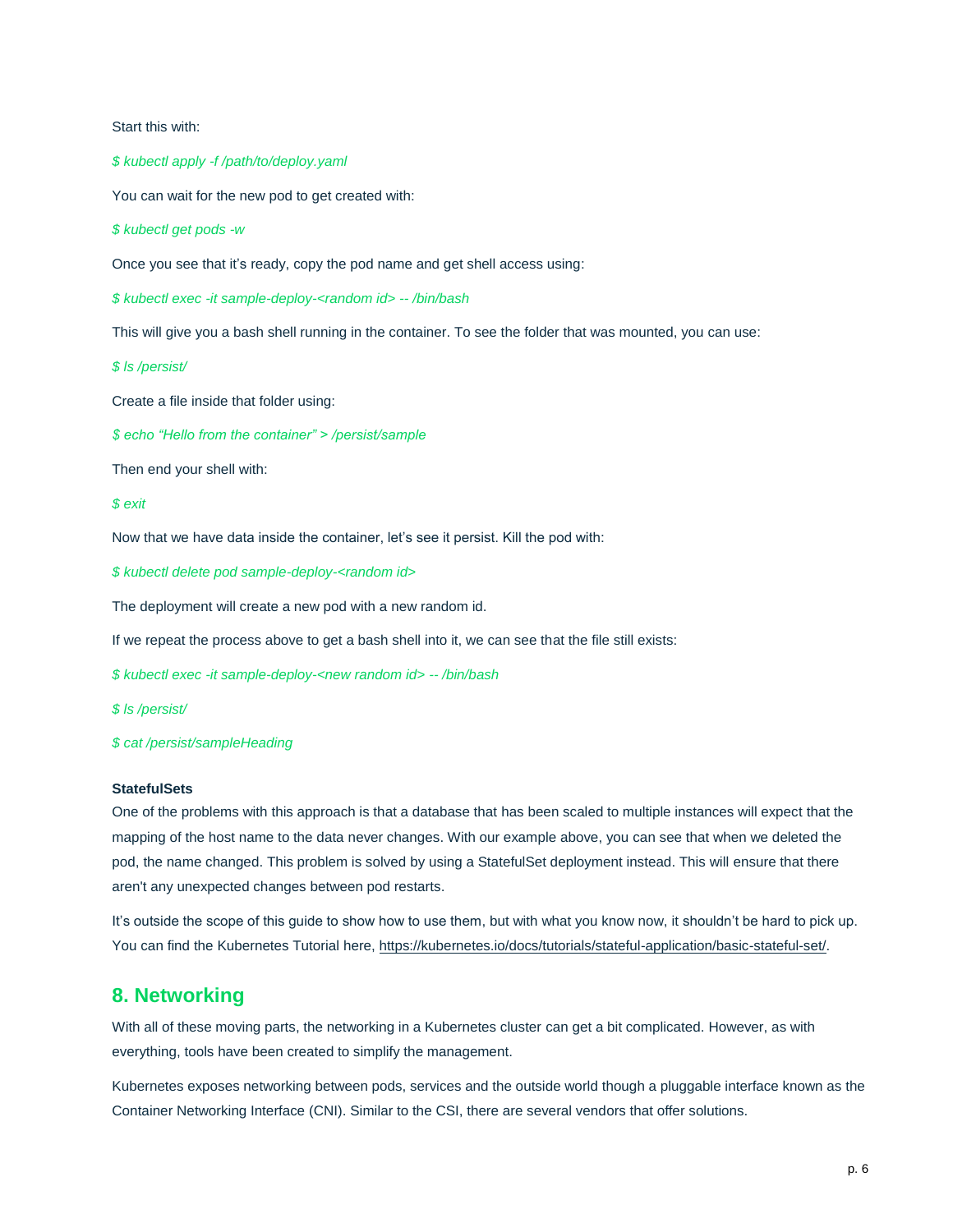NOTE: Services act as internal load balancers for groups of pods.

In SUSE CaaS Platform, we include Cilium as the built-in CNI plugin. We did this for a variety of reasons, but the two most obvious are improved performance and security.

#### **Networks**

Three networks exist in a cluster: the host network, the pod network and the services network. Each of these gives access to different parts of the system.

Due to the need for sandboxing, pods are given their own Virtual Network Interface Connection (veth), which are the bridge with the outside world.

You can see what this looks like by SSH'ing into a worker node and running:

#### *\$ ip link list*

The addresses exposed inside the pod are controlled by the CNI and are dependent on how the CNI developer decides to expose pools of addresses.

NOTE: Dial stack support for IPv6 is in an alpha state in Kubernetes and will hopefully be ready soon.

#### **Network Control**

By default, networking between pods is wide open and any pod can talk to any other pod or service. It can be locked down using Network Policies, which enable an operator to use pod labels, traffic types and requested ports to limit both ingress and egress.

With many CNI providers, additional options are exposed through their own custom configuration objects. Cilium (the builtin CNI provider in SUSE CaaS Platform) offers filtering based on the OSI Layer 7 (application) traffic type as well.

These controls enable you to create zone-based security definitions. They also enable you to gain more fine-grained control, which previously required an extremely powerful firewall to do hair-pinning with all of your traffic.

#### **External Load Balancing**

There are three ways to expose traffic to consumers outside of the cluster:

- Use the **kubectl command** to set up a proxy directly to the pod. This is only used for debugging or accessing internal UIs.
- Use the **NodePort service type**, which will expose the served port on the host interface directly. A drawback of this is that if the pod gets restarted onto a new host, its IP address will change.
- Use the **Load Balancer service type**. This will use the configured load balancer to assign an IP from a pool of external addresses. In Part 2 of this guide, you will have installed MetalLB to do this. There are several vendors of hardware and software load balancers that Kubernetes can use. Those will all likely be better than MetalLB in a production environment.

#### **Network Policy Example**

Next, I'll reuse the same deployment from the storage example and show how to set up a network policy that allows only a single type of pod to connect to it.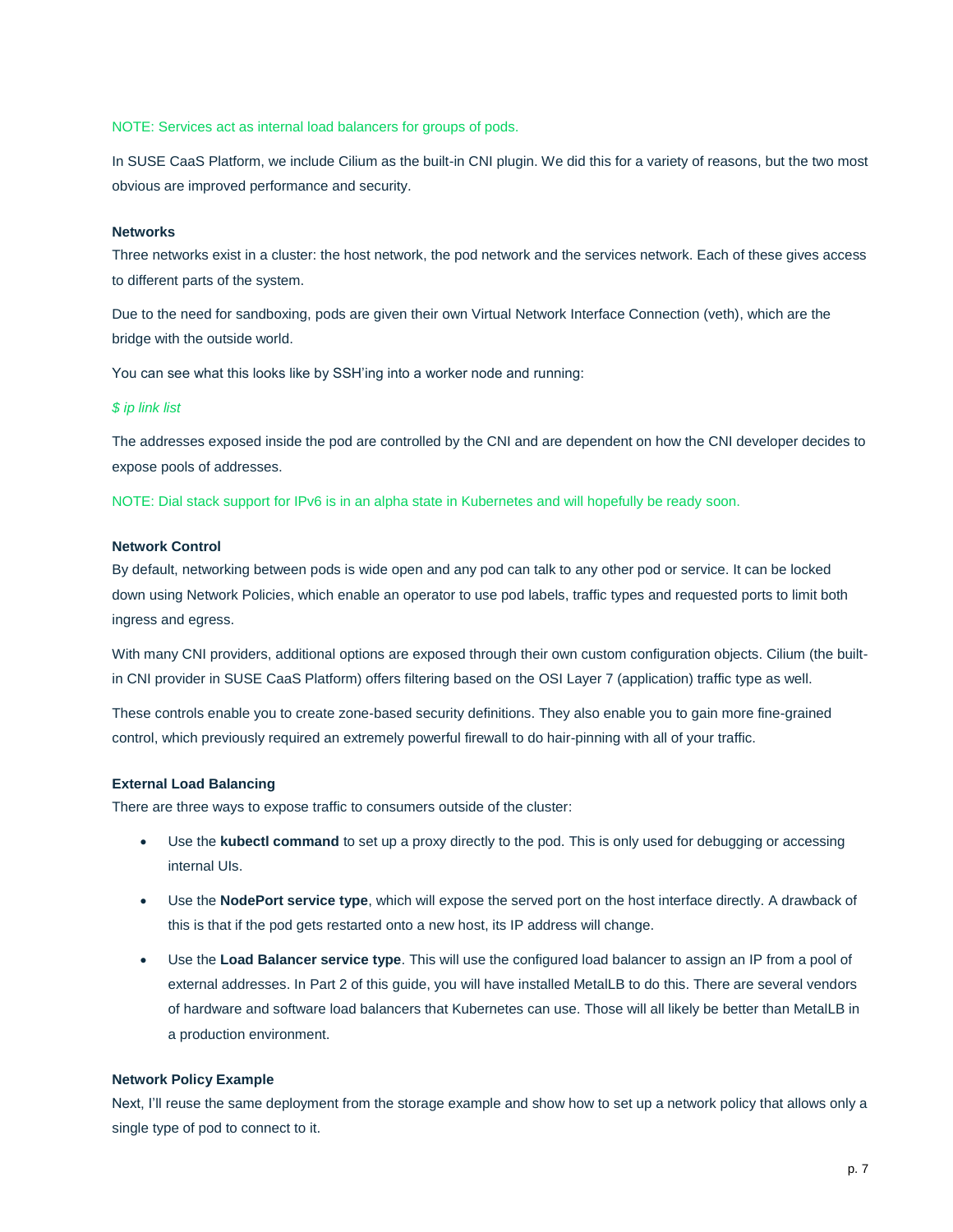Before we start, we need to create a service to allow name resolution to make this easier.

*\$ kubectl expose deployment sample-deploy --port 8080*

First, we can attempt to get access to the tomcat pod from another pod with:

*\$ kubectl run --generator=run-pod/v1 access -it --image busybox --rm -- /bin/bash*

This will run a pod with shell access and delete it when you exit the shell.

From this pod's shell, we can use `wget` to test access to the deployed pods:

*\$ wget sample-deploy:8080 -O - -q -T 5*

You should see the default tomcat html returned to you. (This is likely not what you want your security people want to see.)

The first step is to add a deny all policy. Create a file with the following yaml and apply it with `kubectl apply  $-f$ <filename>`

*apiVersion: networking.k8s.io/v1*

*kind: NetworkPolicy*

*metadata:*

 *name: default-deny-all*

*spec:*

 *podSelector: {}*

 *policyTypes:*

 *- Ingress*

 *- Egress*

In network policies, the `{}` will act as select all. This means that the above policy doesn't allow Ingress or Egress to/from any pod.

If you run the same test from above again, you should get a timeout after five seconds:

*\$ kubectl run --generator=run-pod/v1 access -it --image busybox --rm -- /bin/bash*

*\$ wget sample-deploy:8080 -O - -q -T 5*

Now we need to open up the connection again, but specifically for this access node. Again, create a file with the following: *yaml and apply it with `kubectl apply -f <filename>`*

*apiVersion: networking.k8s.io/v1*

*kind: NetworkPolicy*

*metadata:*

 *name: allow-pod*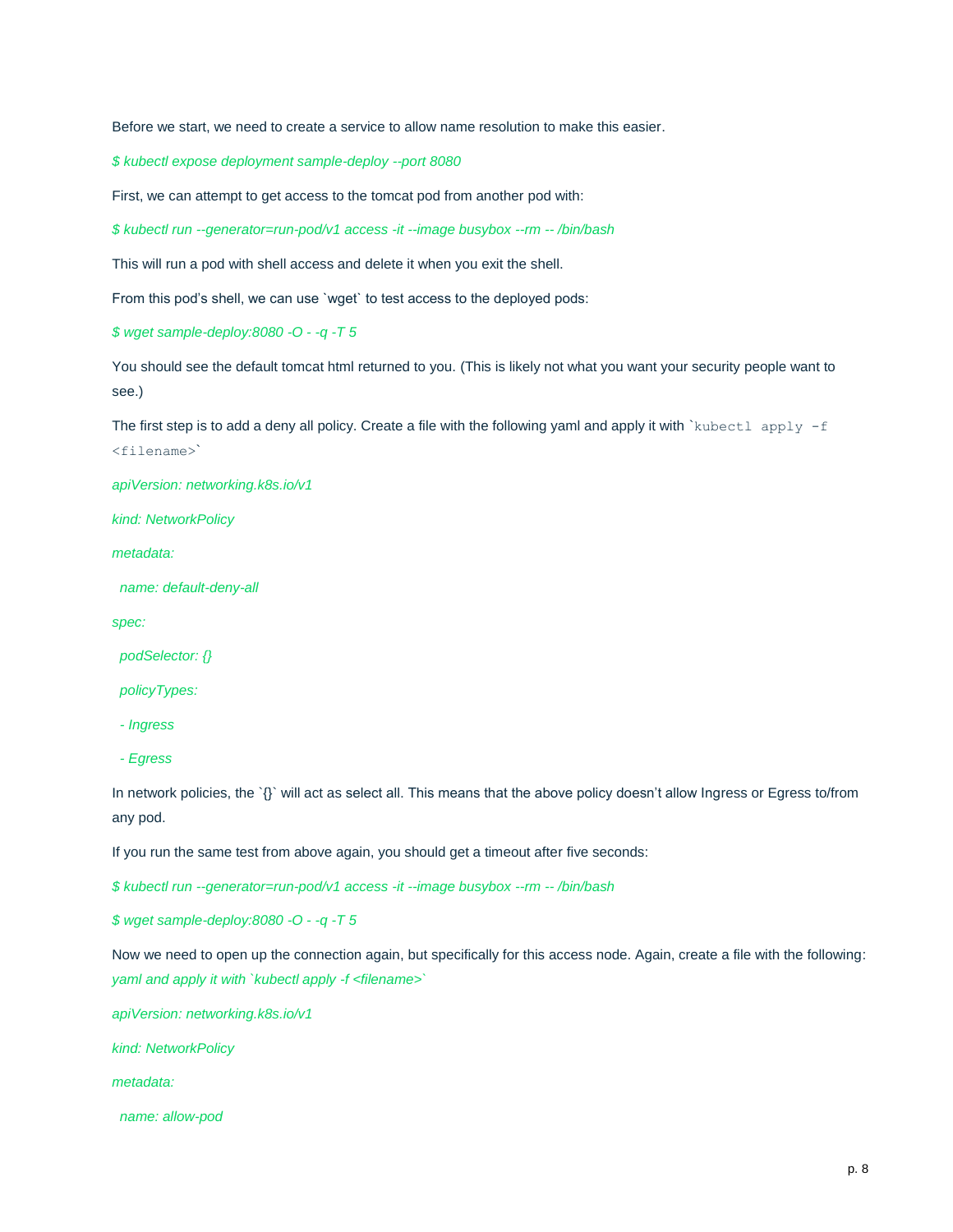*spec:*

 *podSelector: {}*

*policyTypes:*

 *- Ingress* 

 *- from:*

 *- podSelector:*

 *matchLabels:*

 *run: access*

This policy allows ingress to the pods with the label of `app: sample` from all pods with the selector of `run: access.` If you did a `kubectl describe pod access` while the pod was still running, you would see that the `kubectl run …` command automatically added this label to the container based on its name. This let's our example shell pod access any pods in this namespace.

Again, test it out by running the same set of commands:

*\$ kubectl run --generator=run-pod/v1 access -it --image busybox --rm -- /bin/bash*

*\$ wget sample-deploy:8080 -O - -q -T 5*

To start using these rules, you need to switch the example policies above to be of type CiliumNetworkPolicy. The documentation for this can be found, at [https://docs.cilium.io/en/v1.6/kubernetes/policy/.](https://docs.cilium.io/en/v1.6/kubernetes/policy/)

## <span id="page-8-0"></span>**9. Security**

Kubernetes is not a silver bullet for creating secure solutions. It is possible to create a very secure system, but as we saw above with the networking, the defaults are not typically secure.

There are several places where we need to pay attention to security, but for the purposes of this guide, we will limit it to host security, user management, the container lifecycle and networking.

#### **Host Security**

Because all container processes are sharing the same kernel, we need to make sure that no one can improperly access the host. With this in mind, your host should be secured just like any other host. For example, you need to stay up to date on patches and CPU mitigations and limit access (both physically and remotely).

Also, in Part 1 of this guide, we turned off the firewall. This is obviously not secure and should not be done in a production environment. At a minimum, you need to allow port 6443 for the kubelet, 31000 and 31001 for Dex/Gangway, and 80 and 443 for the ingress controller.

#### **User Management**

Kubernetes uses a system of Users, Roles and Role Bindings to enable a least-privileged style of user management. It also has the ability to use Service Accounts to give access to external tools and internal pods.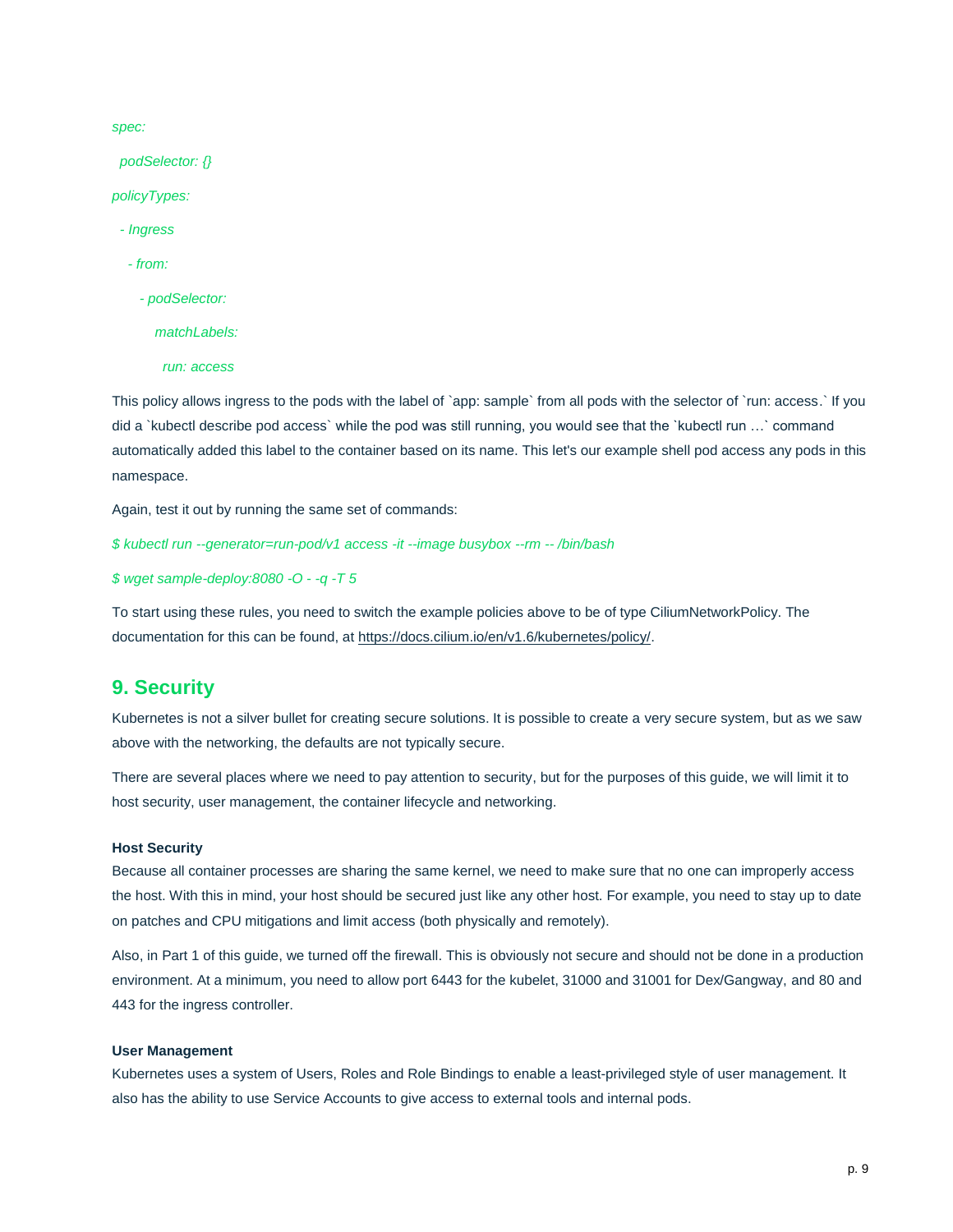There are two parts to think about when it comes to any user management: Authentication (being sure who a user is) and Authorization (giving access only to the users that need it). These should be kept as separate concerns, since not all users can be trusted equally.

Authentication is done through tokens (or certs) and is typically handled through a kubeconfig file. As we saw in Part 1 of this guide, the admin version of this file is generated on bootstrap of the master node. If we want other users to be able to log in, we can either manually create users and RSA certs or we can let the users use a self-service application.

There are two components that work together to provide this self-service: Dex and Gangway. Gangway enables Kubernetes to use the OpenID Connect (OIDC) authentication scheme, while Dex enables you to hook into a huge variety of SSO providers.

Due to the number of options in potential integrations, instructions for setting this up is outside the scope of this guide.

#### **Container Lifecycle**

It's important to make sure that the container you are running is the one that you are expecting to be running, that it only contains the application you expect, and that it hasn't been modified since being created. Here are a few ways to maintain control of your system. Many of these are overkill for a random test system, so be careful.

- Build your own base containers or use only ones from trusted vendors. While that one random container on DockerHub might have everything you want, it might also carry some malware.
- Sign your containers and verify at runtime. There are tools that hook into the container runtime to ensure that the signatures match and nothing has been changed between build time and runtime.
- Run your own internal container registry. This will allow for greater control and minimize external network traffic. Don't, however, run your registry inside the cluster, because it creates a "chicken and egg" problem if a host dies and loses the container to run the registry.
- Don't run as root and use privileged mode sparingly. While the container root uid is no longer the same as that of the host, it is still a bad idea. (To ease management and integration headaches, choose port 8080 for all of your containers. It will be remapped outside the container anyway.)

#### **Network Security**

The goal here is to limit any footholds that an attacker manages to get. You can do this by making sure that any pod can only talk to pods that it depends on and only in the right protocols. For example, no one should be able to SSH into the database pod and the only access should be from the API pods via the correct port.

#### NOTE: This takes actually designing your architecture and knowing where data should flow before just building!

If you are using namespaces to segregate your pods (and you should), limit communication between them as much as possible.

## <span id="page-9-0"></span>**10. Suggested additional resources**

The Kubernetes world is huge and growing fast. Don't worry about not knowing it all—no one does. That said, here are some good places to learn more:

<https://github.com/kelseyhightower/kubernetes-the-hard-way>

This is a very in-depth guide about how to build a cluster from scratch. I recommend browsing through it, to get to know all the pieces and how they relate to each other. Obviously, a distro (such as SUSE CaaS Platform) will have all of this done for you in a way that doesn't require you to maintain it.